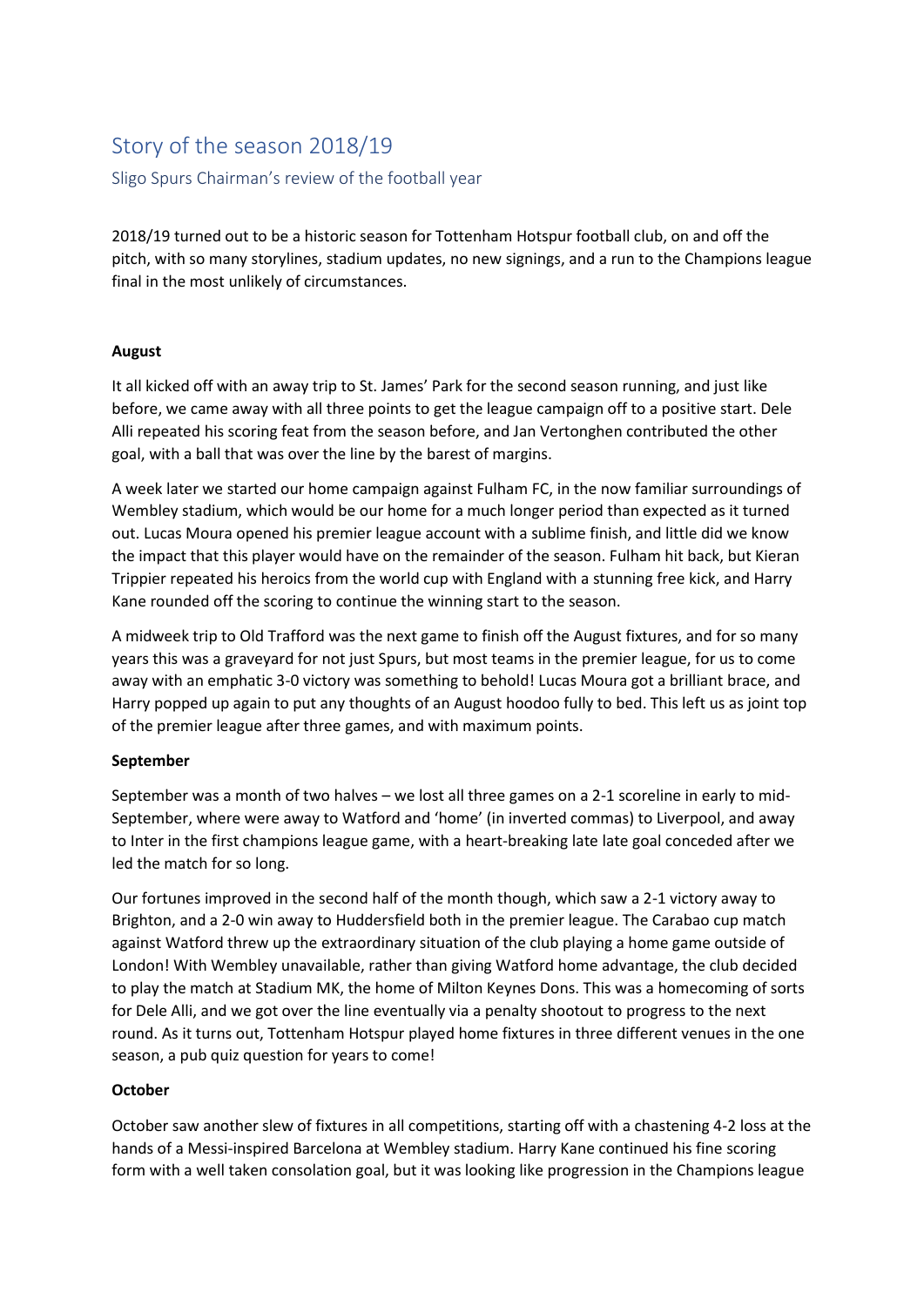might already be beyond us at this stage. Erik Dier popped up in the  $8<sup>th</sup>$  minute of the premier league game at home to Cardiff, which would see us win 6 out of our opening 8 games for the first time in our premier league history.

We recorded another 1-0 premier league victory, this time at the London Stadium, courtesy of a lovely Erik Lamela finish to seal a good win over West Ham. In the Champions league, it was another disappointing Wednesday night with a 2-2 draw away to PSV Eindhoven, but at least we registered our first point of the campaign. A Rihayd Mahrez goal at Wembley, on a pitch still covered in gridiron markings after the recent NFL game, was enough to give Man City victory in the Monday night football. Erik Lamela should have equalized after being set up by Delli Alli, but the aforementioned pitch contributed to a bobbled effort going over the bar.

We completed our October fixtures with an away trip to West Ham once again, this time in the Carabao Cup, and a fine brace from Son Heung Min and a well taken goal from Fernando Llorente saw us record an impressive 3-1 win to progress to the quarter finals.

### **November**

After being 3-0 up away to Wolves, we held on for the win after a late scare due to Juan Foyth conceding two penalties on his premier league debut. The following Tuesday we finally got our Champions league campaign up and running with a come from behind win over PSV at Wembley for a score line of 2-1. Later in the week, Juan Foyth made great amends for his double penalty concession at Wolves to become the unlikely match winner in a 1-0 win away to Crystal Palace. A fantastic performance and victory saw us triumph over Chelsea 3-1 at Wembley, Dele Alli continuing his fine scoring form against the blues, and Heung Min Son with a brilliant individual effort. We once again left it late to keep our Champions League hopes alive after Christian Eriksen arrived late into the box to score the winner against Inter at Wembley.

#### **December**

The annual congested Christmas schedule had Spurs down for NINE fixtures in the month of December! It was overall a very good month, even though it was bookended with defeats to Arsenal and Wolves. After losing 4-2 at the Emirates stadium, we went on to beat Southampton, Leicester, and Burnley, and whopping victories over Everton and Bournemouth to put ourselves right in the title race along with Man City and Liverpool. This was halted in its tracks however with that Wolves defeat at Wembley by 3 goals to 1, after Harry Kane had put us ahead in the first half with another fantastic effort. In amongst all of this premier league action, we got a now famous away point against Barcelona, which, combined with Inter's failure to beat PSV sent us through to the knockout stages of the Champions league for the second year running. We had Lucas Moura to thank for the equalizer in the Nou Camp, more from him later…

We also had the quarter final of the League cup to play in December, which was another trip to the Emirates. This time we exacted a nice bit of revenge for the league defeat by dispatching the gunners on a score of 2 goals to nil, with Dele Alli scoring an altogether sumptuous goal, collecting a long pass from Harry, and lifting it over Peter Cech for a wonderful winner.

#### **January**

The fixtures kept coming thick and fast as we moved into 2019 – but still no sign of us moving into where we all wanted to be at this stage, the new stadium back at White Hart Lane. On Tuesday the 1<sup>st</sup> of January, Spurs travelled to South Wales and recorded a good away win over Cardiff to get us back on track in the premier league after the collapse against Wolves the previous Saturday.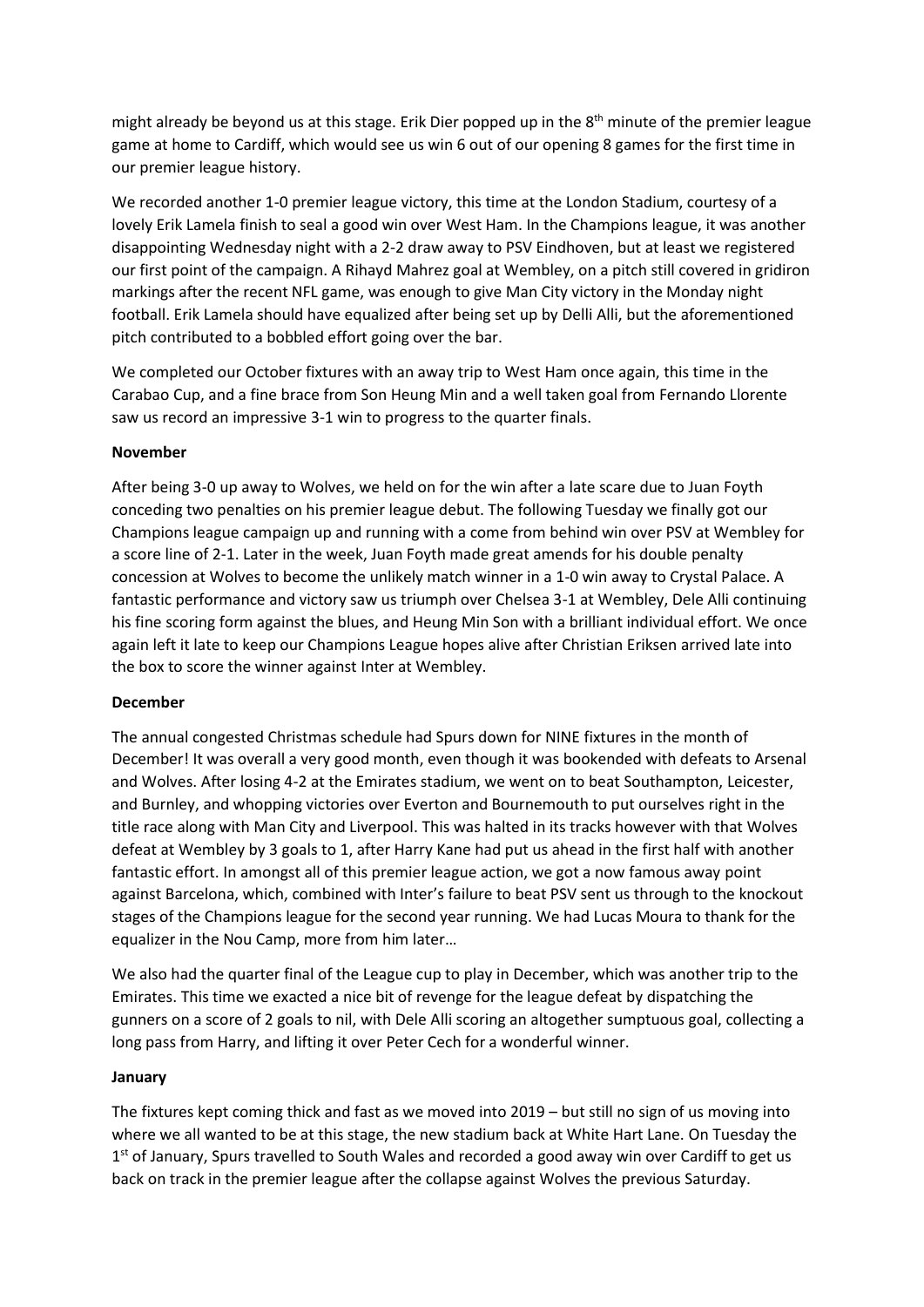So on the first day of 2019 we sat on 48 points in the premier league, only two points behind Man City, but nine behind seemingly runaway leaders Liverpool on 57 points, though they played a game more. We had won 16 of our 21 matches thus far, with 5 losses and zero draws.

Next up just a few days later on Friday the 4<sup>th</sup> of January, we went to Merseyside to face Tranmere Rovers in the third round of the FA cup, where we recorded a record-breaking scoreline of 7-0!! Fernando Llorente continued his amazing goals to games ratio by bagging a hattrick in only his second start of the season. Harry Kane moved level with legendary Welsh wing wizard Cliff Jones on the all-time scorers list with his  $159<sup>th</sup>$  goal for the club.

Spurs were back in action again the following Tuesday with the first leg of the Carabao cup, where we defeated Chelsea one nil at Wembley, Harry Kane moving into 4<sup>th</sup> position outright in the scoring charts. We faltered in the league though the following Sunday, where after battering Man Utd for 90 mins, they came away with all three points on a 1-0 scoreline.

Spurs were finally getting some daylight between games, with the next fixture not for a full week! On Sunday January 20th, we had an excellent come from behind victory over Fulham at Craven Cottage, Harry Winks popping up a with a fantastically determined header after a great cross provided by the most unlikely figures, George Kevin N'Koudous!

We lost out to Chelsea in a cup competition once again, when they knocked us out on penalties in the league cup second leg at Stamford bridge. We then lost away to Crystal Palace in the premier league, but rounded out the month with a much needed victory over Watford at Wembley. Our squad was becoming very depleted, with the lack of signings showing, but Fernando Llorente was proving to be a great asset in reserve, by coming up with a late late winner via a brilliant header to claim all three points!

#### **February**

We had three great wins, but then two bad defeats in the month of February. In the premier league Spurs had home wins over Newcastle and Leicester City, and kicked off the Champions league knockout stages with an emphatic victory over Borussia Dortmund in the last 16 first leg at Wembley. Heung Min Son and Jan Vertongen with great volleyed finishes, and Fernando Llorente scored once again to round out a great evening for Spurs. In the premier league however, we faltered away to Burnley and Chelsea, with the defeats clocking up in the league, but still no draws as of yet.

#### **March**

That first draw would come in the north London derby at Wembley on Saturday the 2<sup>nd</sup> of March. It finished 1-1 but Arsenal had a great opportunity to complete the double over us with a late penalty, but Hugo Lloris made a great save and proved to be the Spurs hero.

In the return leg of the Champions league fixture against Dortmund, after an early first half onslaught, we held out until half time, and then Harry Kane popped up with a brilliant finish to put the tie to bed. The famous yellow wall of the Dortmund stadium was kept subdued on this occasion, and we were wondering would we see our own White wall in the shape of our new south stand any time soon!

Anyway, we were heading to the CL quarter finals for the first time since the brilliant Harry Redknapp campaign in 2011. But alarmingly, there would be two more defeats to finish out March, with Southampton beating us 2-1 at St. Mary's even though we had been ahead in the match, and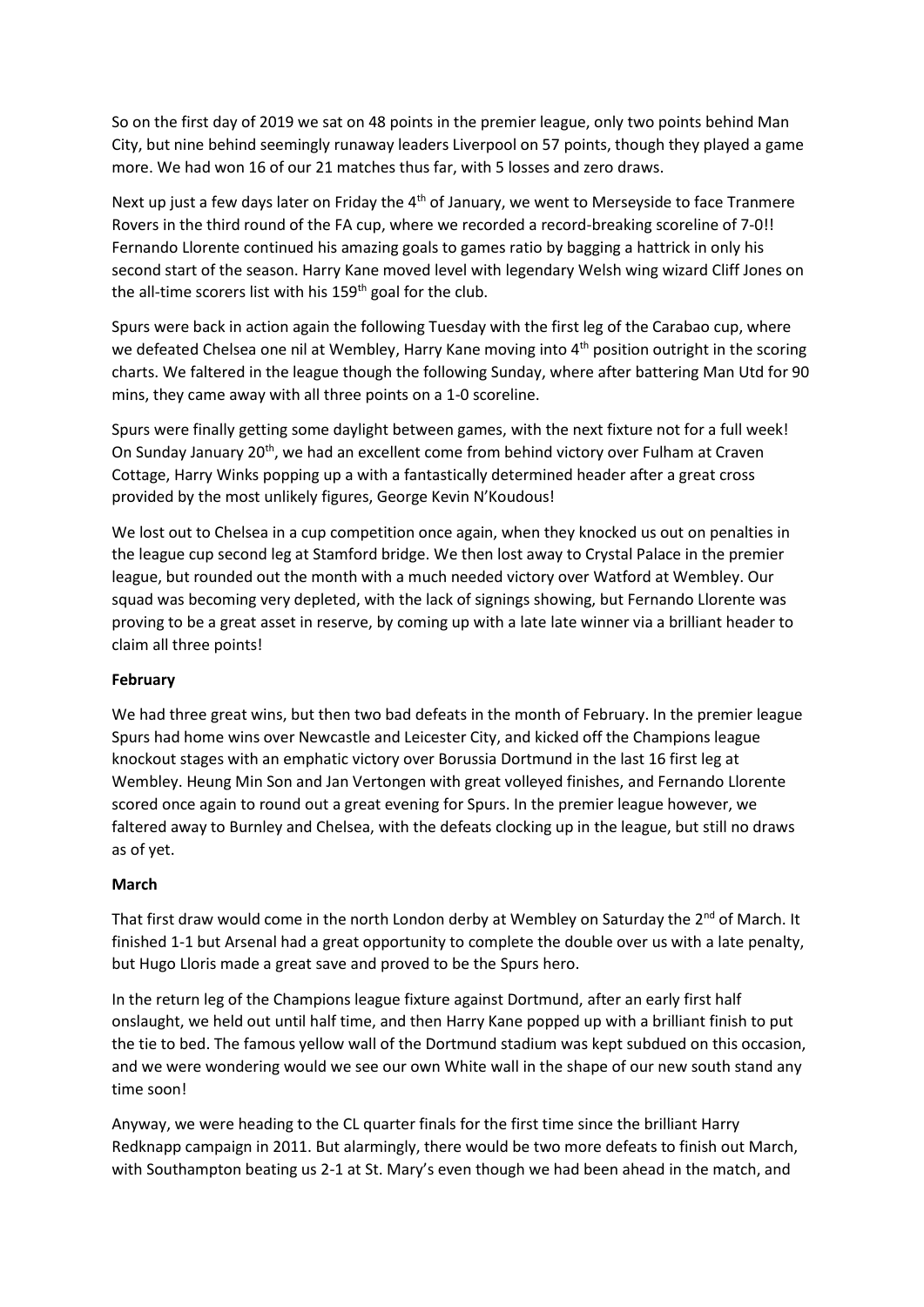Liverpool on the same scoreline at Anfield, though the performance was much better against the title chasers, and a draw would have been a fairer result.

# **April**

April would throw up a fixture list similar to the December congestion, with just one less game this time, but 8 matches in the month would take its toll, and nearly see us throwing away our position in the CL places. The big news however was that we were finally moving into the new stadium, which all came about pretty unexpectedly in the end, with a fixture against Crystal Palace the fist to be played there in the league.

So on Wednesday April  $3^{rd}$ , Heung Min Son became the first player to score a competitive goal at the Tottenham Hotspur stadium, writing his name into the history books. Christian Eriksen secured the win with another strike 10 mins from time, to give us the perfect opening match, and finally, we were back home in N17, in what can only be described as a futuristic, beautifully constructed, amazing feat of modern engineering and design.

And we wouldn't have long to wait for another huge occasion there, because we faced Manchester City in the quarter final of the Champions league just six days later. We performed brilliantly to secure a one nil victory and already have a special European night at the new stadium. The only blot on the landscape was the terrible injury to Harry Kane, which would rule him out for the rest of the season – well, almost. The following Saturday we were there again, with Lucas Moura securing a brilliant hat trick in a 4-0 win over Huddersfield town, writing his own name into the history books, but, this is not the hat trick he was going to be remembered for..

In the return leg of the Champions league quarter final, in what can only be described as a completely bonkers match, Man City beat us 4-3 on the night, with Spurs progressing to the CL semi final on away goals! The VAR decision in injury time to rule out what would have been City's winner will go down as one of the most dramatic nights in CL history. But unbelievably, this would not be the most dramatic of our CL matches yet!

We had to return to premier league action just a couple of days later, and back to the Ethiad stadium, for what would be a surreal occasion after all that had gone on a few days earlier. Spurs actually created the better chances with what could only be called half a team at this stage, but City held on for a one nil victory to keep their relentless head to head battle with Liverpool going. The following Tuesday we beat Brighton and Hove Albion for what proved to be a very important victory in the league, with Christian Eriksen doing what he does best, scoring a late late belter after Brighton had done just about everything to come away with a point.

We then suffered our first defeat at our new home, conceding our first goal, against of all teams, West Ham in their annual cup final. It was a poor performance and a sickening defeat, but I remember coming away from the match thinking let them have that one, we have bigger fish to fry.

On Tuesday April 30<sup>th</sup>, we put in another poor performance on what should have been one of the biggest nights in the club's history. Ajax came to town and cut through us very easily to score and leave with a one nil first leg victory, and in reality, they should have had more.

#### **May**

If ever a season looked to be falling apart, it was in our next premier league match, away to Bournemouth. With a patched up team, and needing only one win to guarantee our place in the top four, we found ourselves on the end of TWO red cards, Son and Foyth both going off in crazy